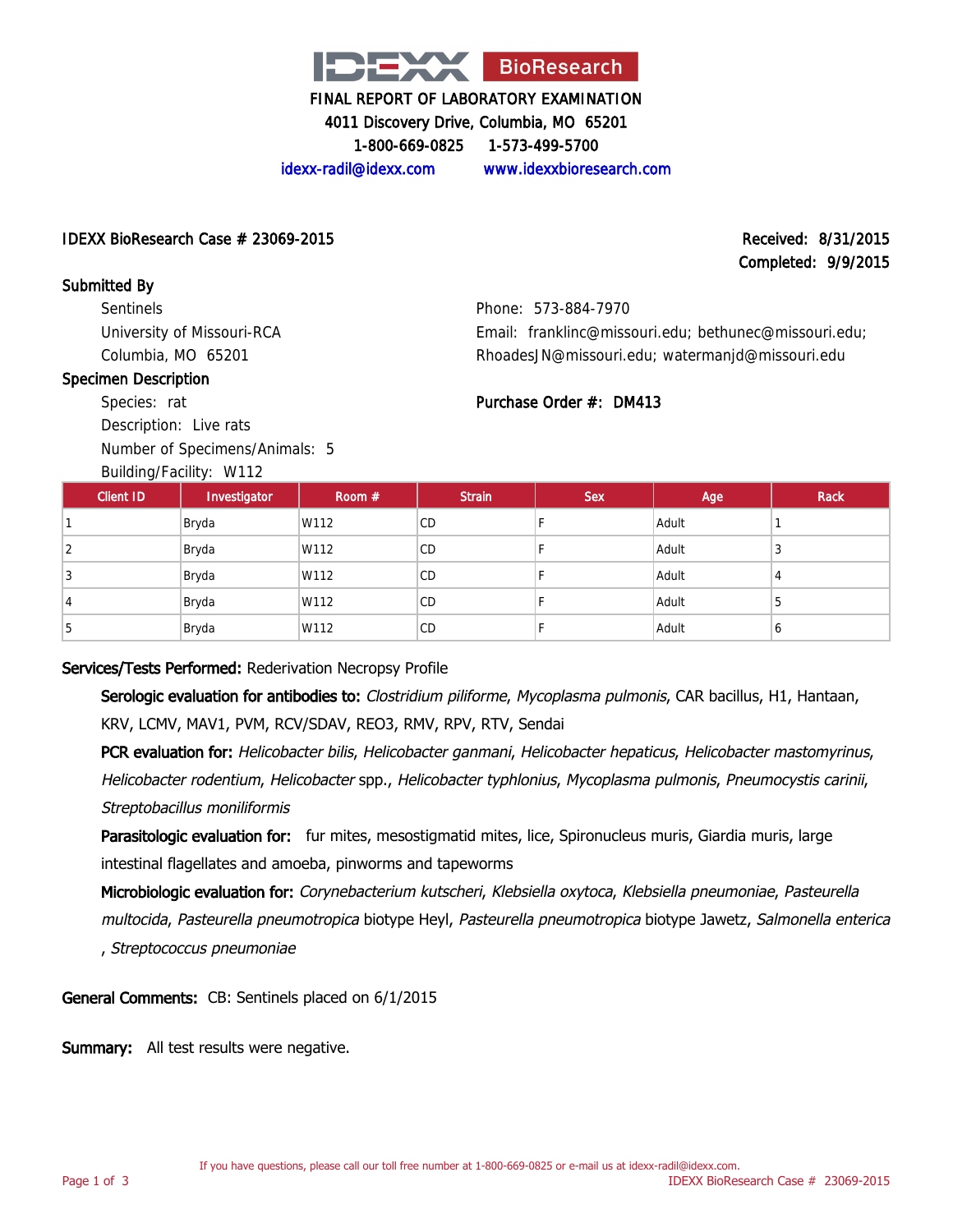# **NECROPSY**

No gross lesions were detected in any of the body systems and organs examined.

### SEROLOGY SUMMARY

|                              | $\mathbf{1}$             | $\overline{2}$               | $\overline{3}$               | $\overline{4}$  | $\overline{5}$ |
|------------------------------|--------------------------|------------------------------|------------------------------|-----------------|----------------|
| <b>CAR bacillus</b>          | $\overline{\phantom{a}}$ | $\overline{\phantom{a}}$     | $\overline{\phantom{a}}$     | $\qquad \qquad$ | $\blacksquare$ |
| <b>Hantaan</b>               |                          |                              |                              |                 |                |
| <b>LCMV</b>                  |                          |                              |                              |                 |                |
| Mycoplasma pulmonis          |                          |                              |                              |                 |                |
| MAV1                         | $\blacksquare$           | $\overline{\phantom{a}}$     | $\qquad \qquad \blacksquare$ | $\blacksquare$  |                |
| <b>RPV</b>                   | $\blacksquare$           | $\blacksquare$               | $\blacksquare$               | ä,              |                |
| <b>RMV</b>                   |                          |                              |                              |                 |                |
| <b>KRV</b>                   |                          | $\qquad \qquad \blacksquare$ |                              |                 |                |
| H1                           | $\blacksquare$           | $\blacksquare$               | $\blacksquare$               | ä,              |                |
| <b>PVM</b>                   | $\overline{\phantom{a}}$ | $\qquad \qquad \blacksquare$ |                              | $\blacksquare$  |                |
| <b>RCV/SDAV</b>              |                          |                              |                              |                 |                |
| REO3                         |                          |                              |                              |                 |                |
| <b>RTV</b>                   |                          |                              |                              |                 |                |
| Sendai                       | $\blacksquare$           | $\overline{\phantom{a}}$     | $\blacksquare$               | $\blacksquare$  |                |
| <b>Clostridium piliforme</b> | ٠                        | $\blacksquare$               | ÷                            | ä,              |                |
| Rat IgG                      | $\mathsf{N}$             | $\mathsf{N}$                 | N                            | N               | N              |

Legend:  $+$  = positive  $-$  = negative blank = test not performed EQ = equivocal HE = hemolysis precluded testing I = insufficient W = weak positive WB = Western Blot confirmatory analysis pending NS = non-specific reactivity N = normal IgG L = less than normal IgG

# PCR EVALUATION

| feces                     |  |  |  |
|---------------------------|--|--|--|
| Helicobacter spp.         |  |  |  |
| Helicobacter bilis        |  |  |  |
| Helicobacter ganmani      |  |  |  |
| Helicobacter hepaticus    |  |  |  |
| Helicobacter mastomyrinus |  |  |  |
| Helicobacter rodentium    |  |  |  |
| Helicobacter typhlonius   |  |  |  |

| lung                 |  |                          |  |
|----------------------|--|--------------------------|--|
| Pneumocystis carinii |  | $\overline{\phantom{a}}$ |  |

| oral swab                    |  |        |  |
|------------------------------|--|--------|--|
| Mycoplasma pulmonis          |  | $\sim$ |  |
| Streptobacillus moniliformis |  |        |  |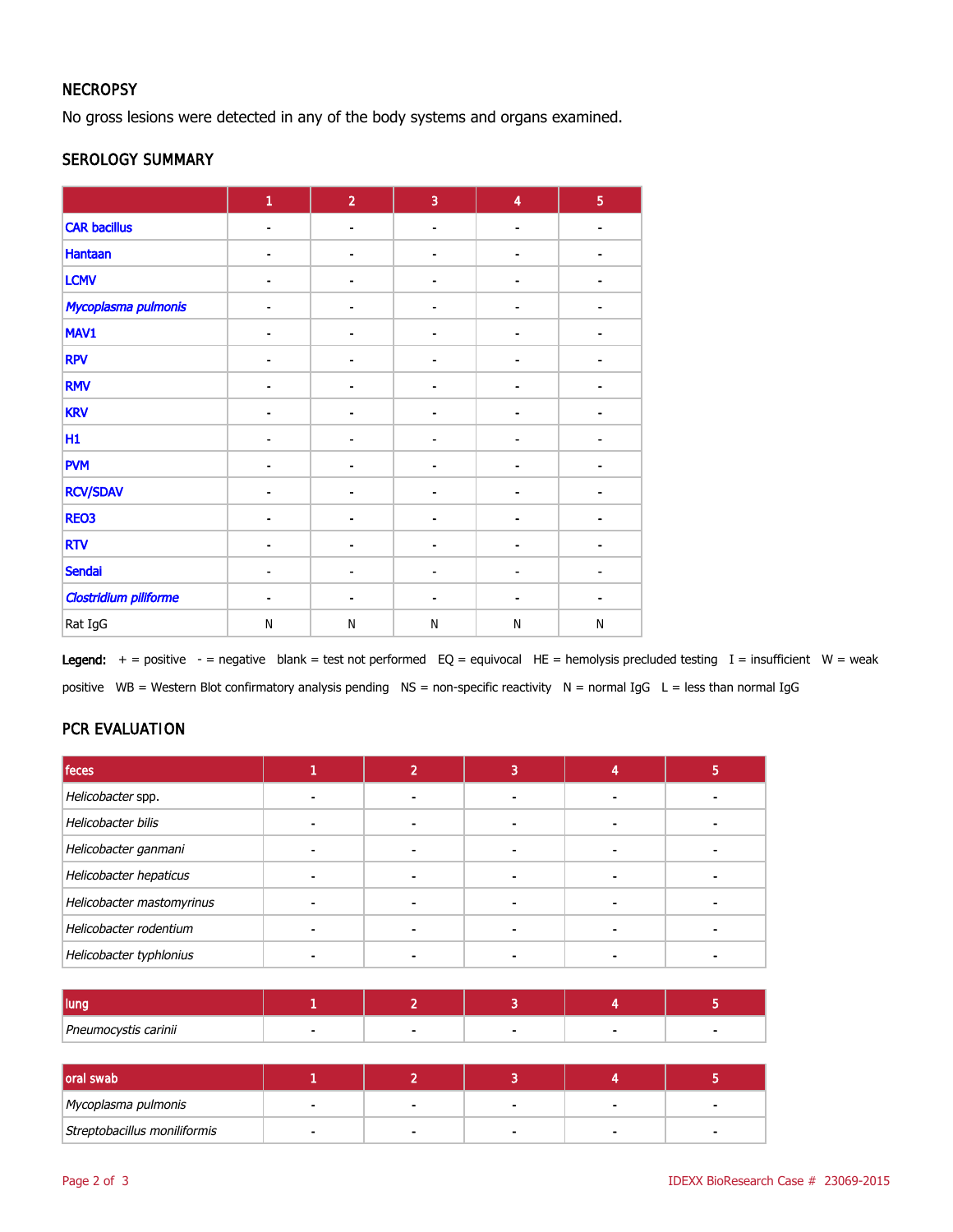Legend:  $+$  = positive  $-$  = negative id:id = pooled sample range  $id+id+id$  = non-range pooled sample NT or blank = no test performed wps = weak positive

Comments: All samples are first tested by the Helicobacter spp. PCR assay which is a generic Helicobacter PCR assay that detects all bacteria in the Helicobacter genus. Samples testing negative on this assay are reported negative for Helicobacter spp. and all species-specific helicobacters. Samples testing positive on the Helicobacter spp. assay are retested with the Helicobacter spp. assay and tested with the species-specific helicobacter PCR assays.

#### PARASITOLOGY

| nor- |  |  |  |
|------|--|--|--|

#### MICROBIOLOGY

| <b>cecum</b>          |                |                |  |
|-----------------------|----------------|----------------|--|
| Klebsiella oxytoca    |                | $\blacksquare$ |  |
| Klebsiella pneumoniae | $\blacksquare$ | $\blacksquare$ |  |
| Salmonella enterica   |                |                |  |

| nasopharynx                                 | າ | 3 | b |
|---------------------------------------------|---|---|---|
| Corynebacterium kutscheri                   |   |   |   |
| Pasteurella multocida                       |   |   |   |
| Pasteurella pneumotropica<br>biotype Heyl   |   |   |   |
| Pasteurella pneumotropica<br>biotype Jawetz |   |   |   |
| Streptococcus pneumoniae                    |   |   |   |

Legend:  $+$  = agent recovered  $-$  = agent not recovered blank = test not performed  $n =$  no growth  $p =$  Proteus overgrowth, which may interfere with the identification of other bacteria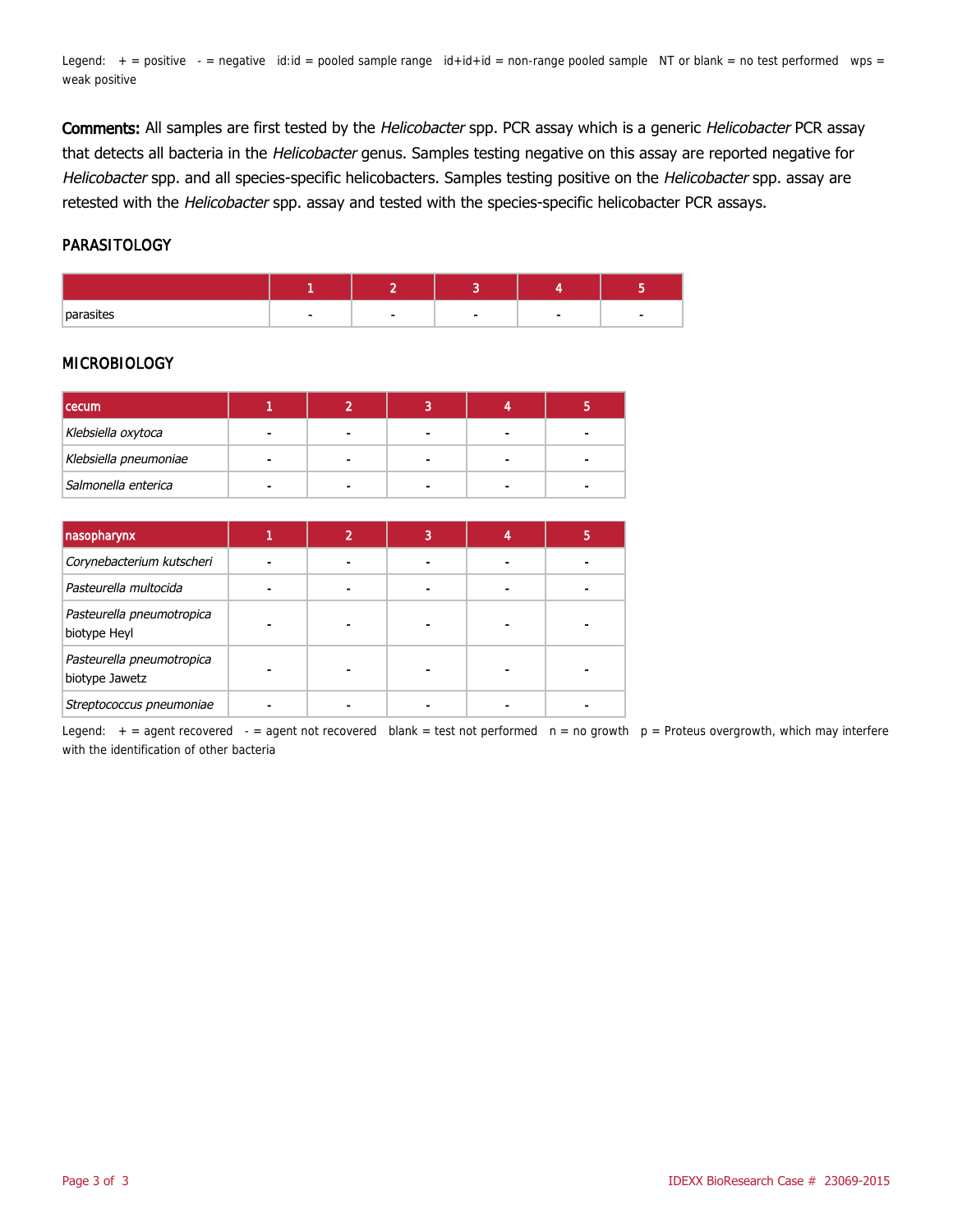

4011 Discovery Drive, Columbia, MO 65201

1-800-669-0825 1-573-499-5700

idexx-radil@idexx.com www.idexxbioresearch.com

IDEXX BioResearch Case # 23069-2015 Received: 8/31/2015

Completed: 9/9/2015

# SEROLOGY DETAILS

|                                | <b>Baseline</b> | $\mathbf{1}$                 | $\overline{2}$           | 3                            | 4                            | $\sqrt{5}$               |
|--------------------------------|-----------------|------------------------------|--------------------------|------------------------------|------------------------------|--------------------------|
| <b>CAR bacillus</b>            |                 |                              |                          |                              |                              |                          |
| CAR bacillus purified bacteria | MFI > 3.750     | $\qquad \qquad \blacksquare$ | $\blacksquare$           | $\overline{a}$               | $\blacksquare$               | $\overline{\phantom{0}}$ |
| <b>Hantaan</b>                 |                 |                              |                          |                              |                              |                          |
| Hantaan NP                     | MFI > 1.500     | $\blacksquare$               | $\blacksquare$           | $\blacksquare$               | $\qquad \qquad \blacksquare$ | $\blacksquare$           |
| <b>LCMV</b>                    |                 |                              |                          |                              |                              |                          |
| LCMV recombinant               | MFI > 1.500     | $\qquad \qquad \blacksquare$ | $\blacksquare$           | $\qquad \qquad \blacksquare$ | $\blacksquare$               | $\overline{\phantom{a}}$ |
| Mycoplasma pulmonis            |                 |                              |                          |                              |                              |                          |
| M. pulmonis purified bacteria  | MFI > 2.750     | $\qquad \qquad \blacksquare$ | $\blacksquare$           |                              | $\blacksquare$               | ٠                        |
| MAV1                           |                 |                              |                          |                              |                              |                          |
| MAV1 purified virus            | MFI > 3.750     | $\blacksquare$               | $\overline{\phantom{a}}$ | $\qquad \qquad \blacksquare$ | $\qquad \qquad \blacksquare$ | $\overline{a}$           |
| <b>RPV</b>                     |                 |                              |                          |                              |                              |                          |
| RPV purified virus             | MFI > 2.000     | $\blacksquare$               | $\overline{\phantom{a}}$ | $\overline{a}$               | $\blacksquare$               | $\blacksquare$           |
| $NS1^1$                        | MFI > 3.820     | $\blacksquare$               |                          | $\blacksquare$               | $\blacksquare$               | $\blacksquare$           |
| <b>RMV</b>                     |                 |                              |                          |                              |                              |                          |
| RMV VP2 recombinant            | MFI > 1.300     | $\blacksquare$               | $\blacksquare$           | $\overline{a}$               | $\blacksquare$               | $\blacksquare$           |
| NS1 <sup>1</sup>               | MFI > 3.820     | $\overline{a}$               |                          | $\overline{a}$               | L.                           | L.                       |
| <b>KRV</b>                     |                 |                              |                          |                              |                              |                          |
| KRV purified virus             | MFI > 2.500     | $\blacksquare$               | $\overline{\phantom{a}}$ | $\qquad \qquad \blacksquare$ | $\blacksquare$               | $\blacksquare$           |
| NS1 <sup>1</sup>               | MFI > 3.820     | $\overline{a}$               | $\overline{a}$           | $\blacksquare$               | $\blacksquare$               | $\overline{a}$           |
| H1                             |                 |                              |                          |                              |                              |                          |
| H1 purified virus              | MFI > 1.200     | $\blacksquare$               | $\overline{a}$           | $\blacksquare$               | $\overline{a}$               | $\overline{a}$           |
| NS1 <sup>1</sup>               | MFI > 3.820     | $\blacksquare$               | $\overline{a}$           | $\overline{a}$               | $\blacksquare$               | $\overline{a}$           |
| <b>PVM</b>                     |                 |                              |                          |                              |                              |                          |
| PVM purified virus             | MFI > 2.500     | $\blacksquare$               | $\blacksquare$           | $\blacksquare$               | Ĭ.                           | Ĭ.                       |
| <b>RCV/SDAV</b>                |                 |                              |                          |                              |                              |                          |
| RCV/SDAV purified virus        | MFI > 3.750     | $\blacksquare$               | $\blacksquare$           | $\frac{1}{2}$                | $\frac{1}{2}$                | ٠                        |
| RCV/SDAV Spike                 | MFI > 3.750     | L,                           | $\overline{a}$           | $\overline{a}$               | $\overline{a}$               | $\overline{a}$           |
| REO3                           |                 |                              |                          |                              |                              |                          |
| REO3 purified virus            | MFI > 4.900     | $\overline{a}$               | ä,                       | ÷,                           |                              | ä,                       |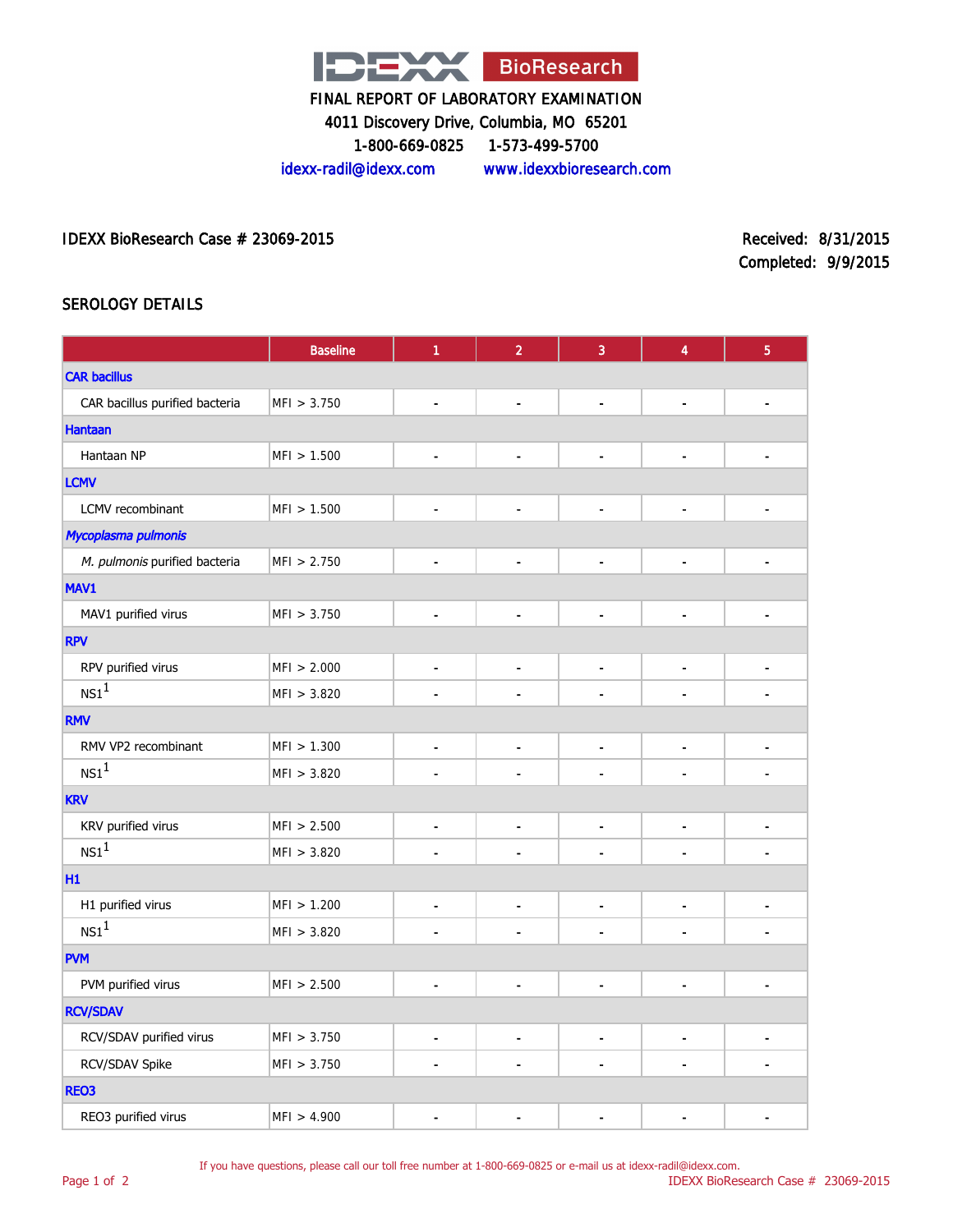|                                            | <b>Baseline</b> |   | $\mathbf{2}^{\prime}$ | 3              | 4                        | 5 |  |
|--------------------------------------------|-----------------|---|-----------------------|----------------|--------------------------|---|--|
| <b>RTV</b>                                 |                 |   |                       |                |                          |   |  |
| RTV purified virus                         | MFI > 1.500     | ٠ | $\blacksquare$        | $\blacksquare$ | $\blacksquare$           |   |  |
| TMEV purified virus                        | MFI > 2.000     | ٠ |                       |                | $\blacksquare$           |   |  |
| Sendai                                     |                 |   |                       |                |                          |   |  |
| Sendai purified virus                      | MFI > 3.000     | ٠ | $\blacksquare$        | $\blacksquare$ | $\blacksquare$           |   |  |
| <b>Clostridium piliforme</b>               |                 |   |                       |                |                          |   |  |
| Clostridium piliforme purified<br>bacteria | MFI > 4.950     | - |                       |                | $\overline{\phantom{a}}$ |   |  |

 $\mathsf{NS1^1}\text{:}$  NS1 protein is highly conserved among rodent parvoviruses and thus serves as a generic assay for parvovirus seroconversion.

Legend:  $+$  = positive  $-$  = negative blank = test not performed EQ = equivocal HE = hemolysis precluded testing I = insufficient W = weak positive WB = Western Blot confirmatory analysis pending NS = non-specific reactivity N = normal IgG L = less than normal IgG Positive MFI results are reported as "+" followed by a number from 1 to 33 in thousands rounded off to the nearest thousand.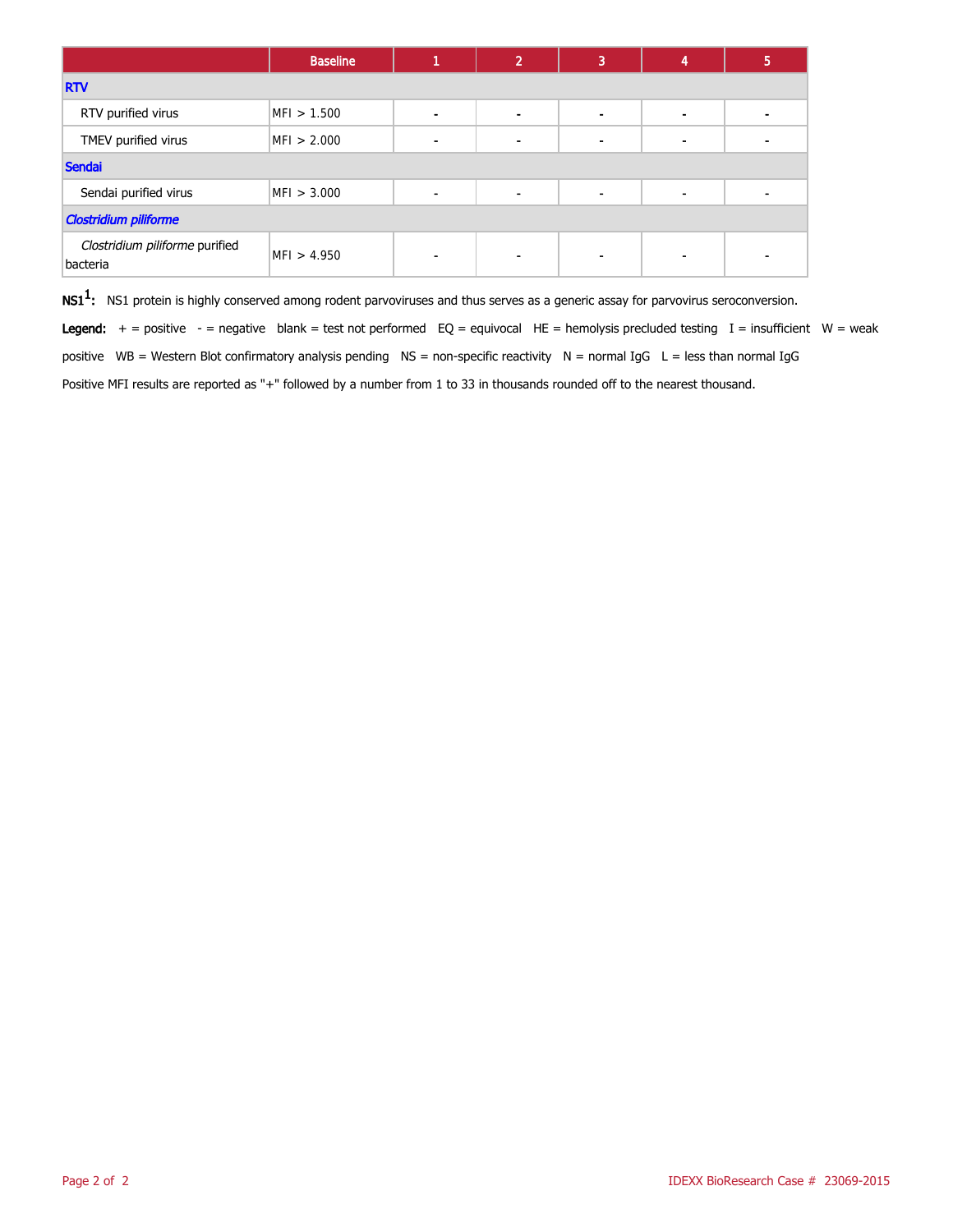

4011 Discovery Drive, Columbia, MO 65201

1-800-669-0825 1-573-499-5700

idexx-radil@idexx.com www.idexxbioresearch.com

### $\Delta$ IDEXX BioResearch Case  $\#$  23077-2015 Received: 8/31/2015

# Completed: 9/3/2015

# Submitted By

Sentinels University of Missouri-RCA Columbia, MO 65201

Phone: 573-884-7970 Email: franklinc@missouri.edu; bethunec@missouri.edu; RhoadesJN@missouri.edu; watermanjd@missouri.edu

# Specimen Description Species: rat

Purchase Order #: DM413

Number of Specimens/Animals: 2

Building/Facility: W112

| Client ID | Investigator | Room $#$ | Rack  |
|-----------|--------------|----------|-------|
| ◡         | Bryda        | W112     | 1-3   |
| D         | Bryda        | W112     | $4-6$ |

# Services/Tests Performed: Fur Mite

PCR evaluation for: Myocoptes, Radfordia/Myobia

General Comments: CB: Quarterly fur mite PCR testing.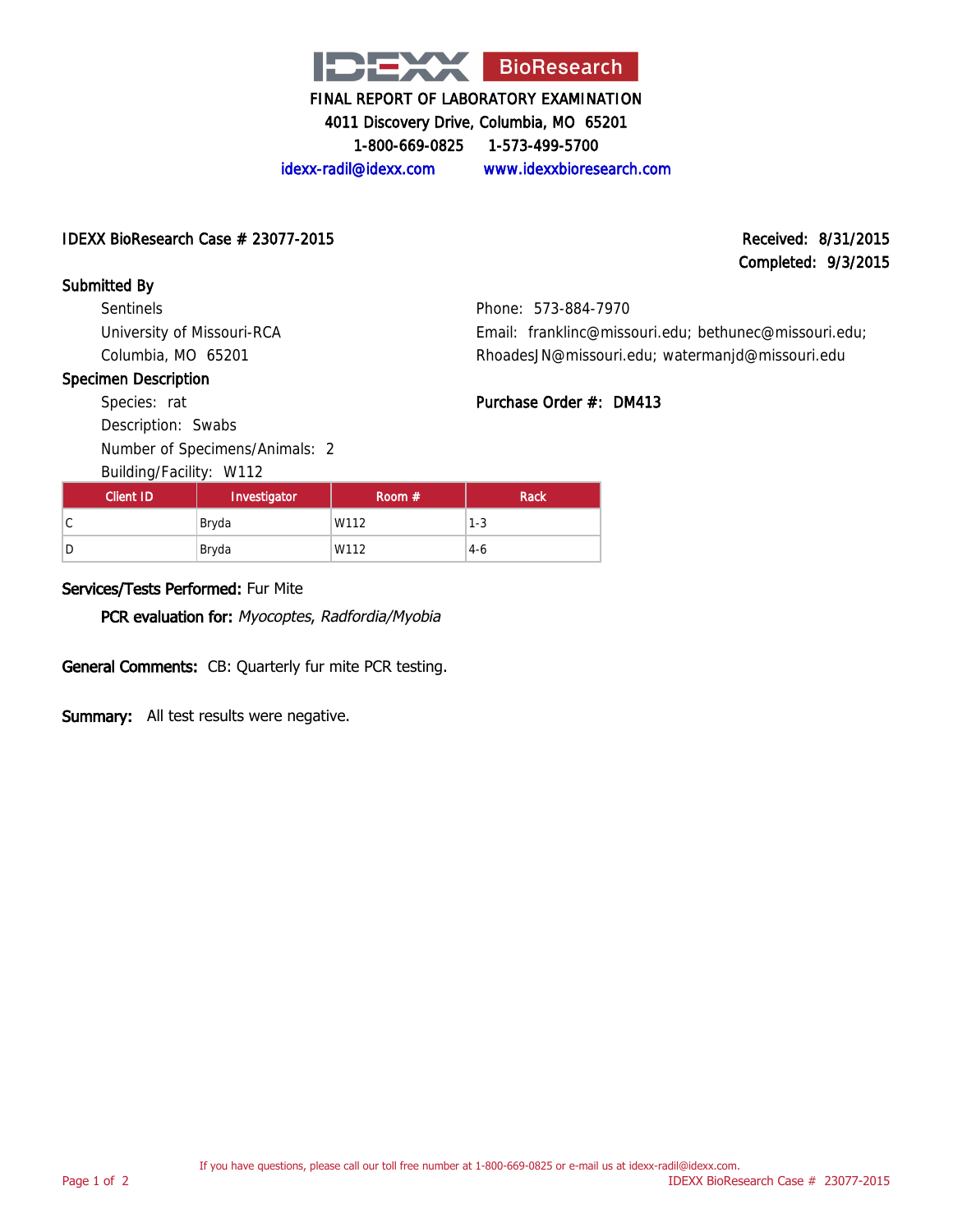### PCR EVALUATION

| skin swab        |   |   |
|------------------|---|---|
| Myocoptes        | - | - |
| Radfordia/Myobia |   |   |

Legend:  $+$  = positive  $-$  = negative id:id = pooled sample range id+id+id = non-range pooled sample NT or blank = no test performed wps = weak positive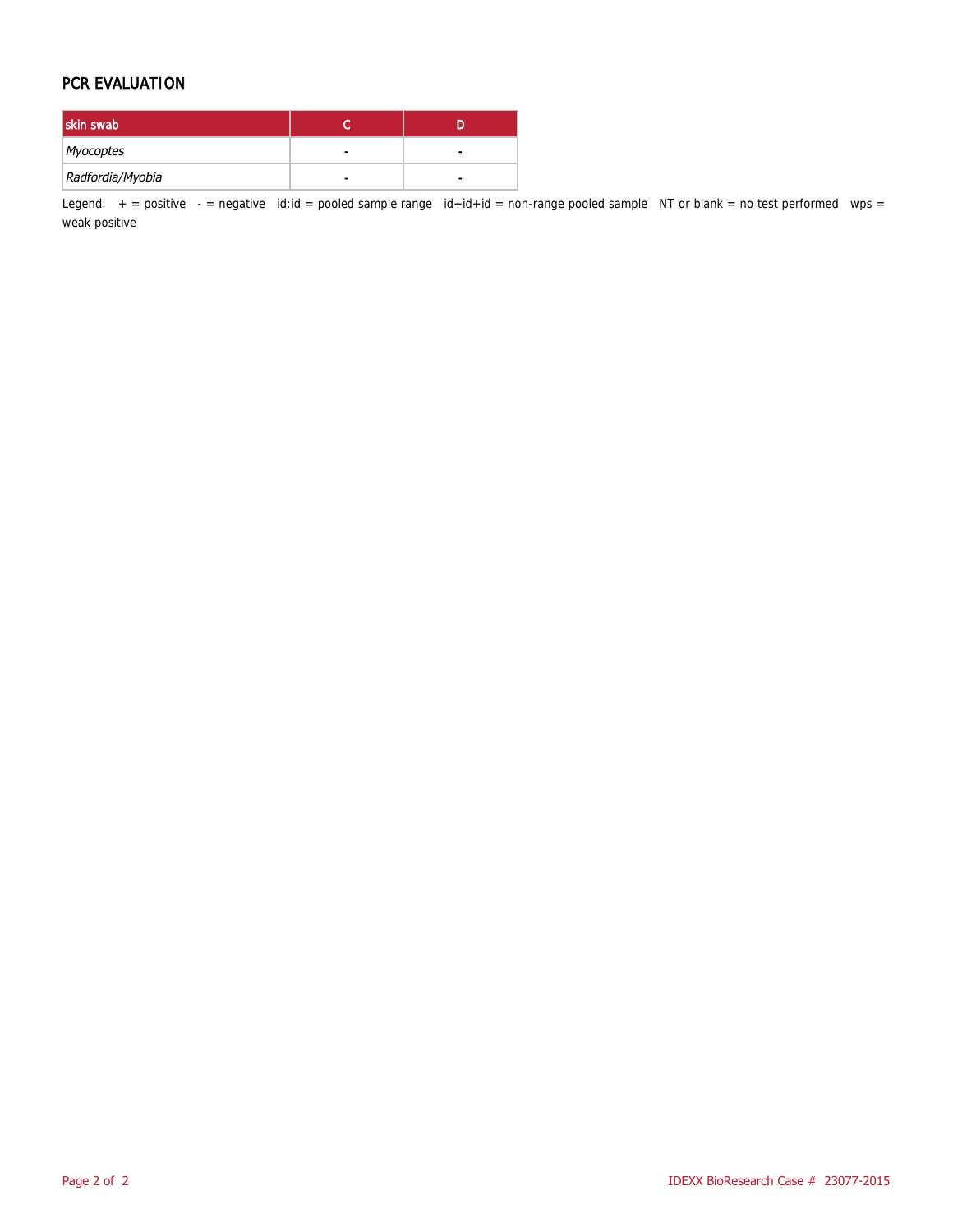

4011 Discovery Drive, Columbia, MO 65201

1-800-669-0825 1-573-499-5700

idexx-radil@idexx.com www.idexxbioresearch.com

 $\Delta$ IDEXX BioResearch Case  $\#$  23074-2015 Received: 8/31/2015

Completed: 9/15/2015

### Submitted By

**Sentinels** University of Missouri-RCA Columbia, MO 65201

#### Specimen Description

Species: rat Description: Live rat

Number of Specimens/Animals: 1

Building/Facility: W113

Phone: 573-884-7970 Email: franklinc@missouri.edu; bethunec@missouri.edu; RhoadesJN@missouri.edu; watermanjd@missouri.edu

# Purchase Order #: DM413

| PQHQHQHQHQHHQHQHQ |              |        |                     |     |       |      |
|-------------------|--------------|--------|---------------------|-----|-------|------|
| <b>Client ID</b>  | Investigator | ≀oom # | <b>Strain</b>       | Sex | Age   | Rack |
|                   | Bryda        | W113   | $\sim$ $\sim$<br>◡◡ |     | Adult |      |

# Services/Tests Performed: Rederivation Necropsy Profile

Serologic evaluation for antibodies to: Clostridium piliforme, Mycoplasma pulmonis, CAR bacillus, H1, Hantaan, KRV, LCMV, MAV1, PVM, RCV/SDAV, REO3, RMV, RPV, RTV, Sendai

PCR evaluation for: Helicobacter bilis, Helicobacter ganmani, Helicobacter hepaticus, Helicobacter mastomyrinus, Helicobacter rodentium, Helicobacter spp., Helicobacter typhlonius, Mycoplasma pulmonis, Pneumocystis carinii, Streptobacillus moniliformis

Parasitologic evaluation for: fur mites, mesostigmatid mites, lice, Spironucleus muris, Giardia muris, large intestinal flagellates and amoeba, pinworms and tapeworms

Microbiologic evaluation for: Corynebacterium kutscheri, Klebsiella oxytoca, Klebsiella pneumoniae, Pasteurella multocida, Pasteurella pneumotropica biotype Heyl, Pasteurella pneumotropica biotype Jawetz, Salmonella enterica , Streptococcus pneumoniae

General Comments: CB: Sentinels placed on 6/1/2015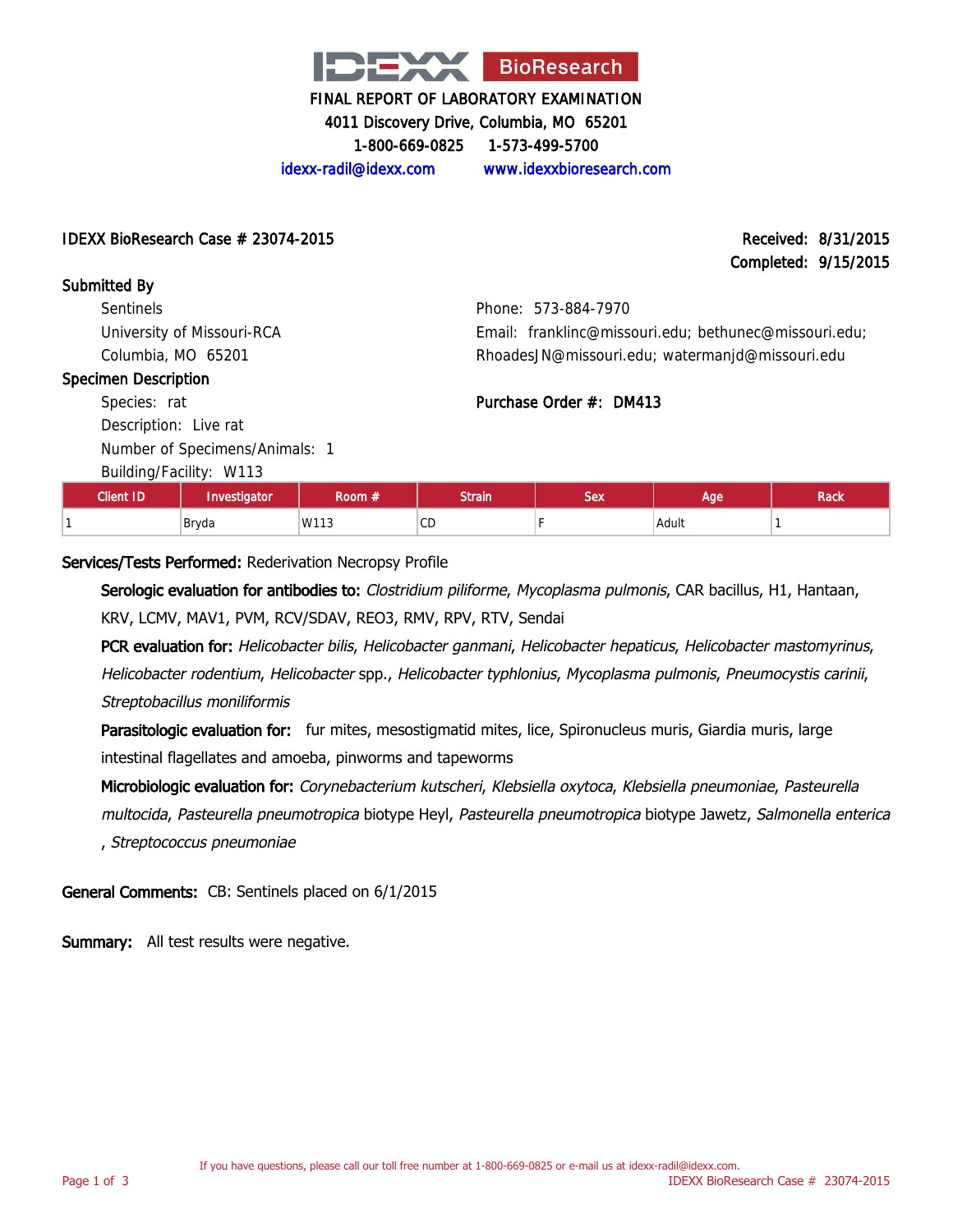# **NECROPSY**

No gross lesions were detected in any of the body systems and organs examined.

# SEROLOGY SUMMARY

|                       | 1 |
|-----------------------|---|
| <b>CAR bacillus</b>   |   |
| <b>Hantaan</b>        |   |
| <b>LCMV</b>           |   |
| Mycoplasma pulmonis   |   |
| MAV1                  |   |
| <b>RPV</b>            |   |
| <b>RMV</b>            |   |
| <b>KRV</b>            |   |
| H1                    |   |
| <b>PVM</b>            |   |
| <b>RCV/SDAV</b>       |   |
| <b>REO3</b>           |   |
| <b>RTV</b>            |   |
| <b>Sendai</b>         |   |
| Clostridium piliforme |   |
| Rat IgG               | N |

Legend:  $+$  = positive  $-$  = negative blank = test not performed EQ = equivocal HE = hemolysis precluded testing I = insufficient W = weak positive WB = Western Blot confirmatory analysis pending NS = non-specific reactivity N = normal IgG L = less than normal IgG

# PCR EVALUATION

| feces                     |  |
|---------------------------|--|
| Helicobacter spp.         |  |
| Helicobacter bilis        |  |
| Helicobacter ganmani      |  |
| Helicobacter hepaticus    |  |
| Helicobacter mastomyrinus |  |
| Helicobacter rodentium    |  |
| Helicobacter typhlonius   |  |

| Pneumocystis carinii |  |
|----------------------|--|

| <b>loral swab</b>            |  |
|------------------------------|--|
| Mycoplasma pulmonis          |  |
| Streptobacillus moniliformis |  |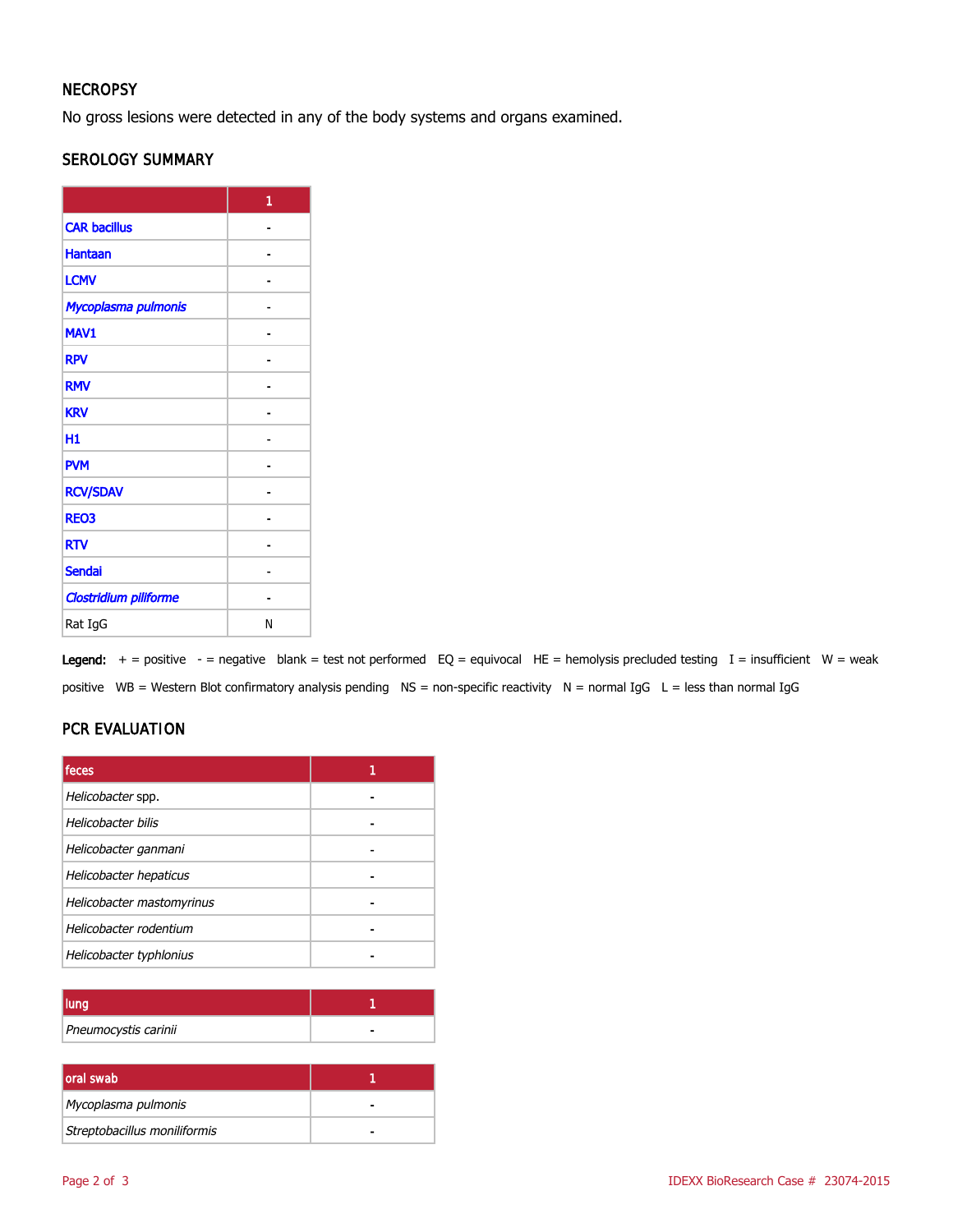Legend:  $+$  = positive  $-$  = negative id:id = pooled sample range  $id+id+id$  = non-range pooled sample NT or blank = no test performed wps = weak positive

Comments: All samples are first tested by the Helicobacter spp. PCR assay which is a generic Helicobacter PCR assay that detects all bacteria in the Helicobacter genus. Samples testing negative on this assay are reported negative for Helicobacter spp. and all species-specific helicobacters. Samples testing positive on the Helicobacter spp. assay are retested with the Helicobacter spp. assay and tested with the species-specific helicobacter PCR assays.

#### **PARASITOLOGY**

| parasites |  |
|-----------|--|

### MICROBIOLOGY

| <b>cecum</b>          |  |
|-----------------------|--|
| Klebsiella oxytoca    |  |
| Klebsiella pneumoniae |  |
| Salmonella enterica   |  |

| nasopharynx                                 |  |
|---------------------------------------------|--|
| Corynebacterium kutscheri                   |  |
| Pasteurella multocida                       |  |
| Pasteurella pneumotropica<br>biotype Heyl   |  |
| Pasteurella pneumotropica<br>biotype Jawetz |  |
| Streptococcus pneumoniae                    |  |

Legend:  $+$  = agent recovered  $-$  = agent not recovered blank = test not performed  $n = no$  growth  $p =$  Proteus overgrowth, which may interfere with the identification of other bacteria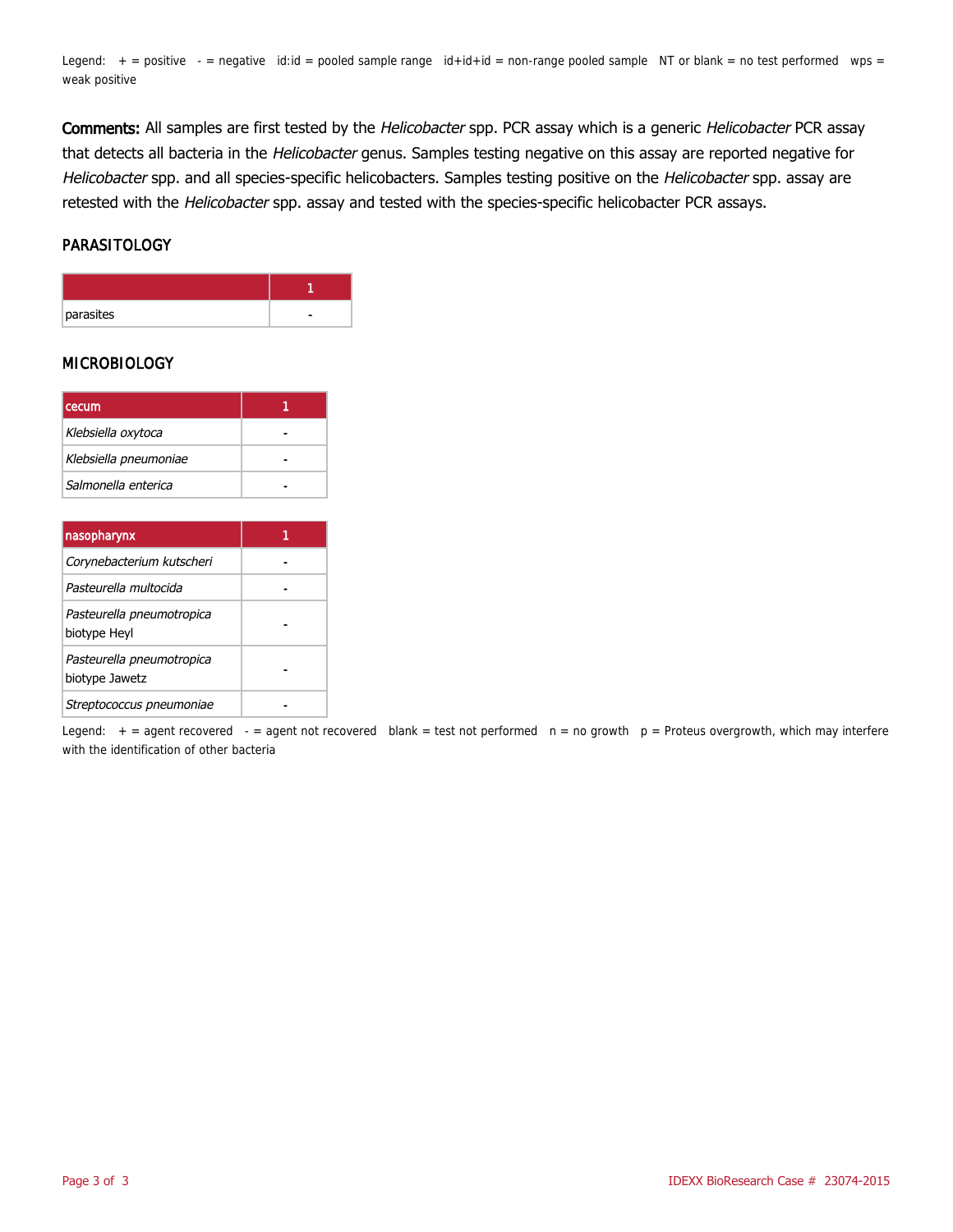

4011 Discovery Drive, Columbia, MO 65201

1-800-669-0825 1-573-499-5700

idexx-radil@idexx.com www.idexxbioresearch.com

IDEXX BioResearch Case # 23074-2015 Received: 8/31/2015

Completed: 9/15/2015

# SEROLOGY DETAILS

|                                | <b>Baseline</b> | 1              |  |
|--------------------------------|-----------------|----------------|--|
| <b>CAR bacillus</b>            |                 |                |  |
| CAR bacillus purified bacteria | MFI > 3.750     | ä,             |  |
| <b>Hantaan</b>                 |                 |                |  |
| Hantaan NP                     | MFI > 1.500     |                |  |
| <b>LCMV</b>                    |                 |                |  |
| LCMV recombinant               | MFI > 1.500     | $\blacksquare$ |  |
| Mycoplasma pulmonis            |                 |                |  |
| M. pulmonis purified bacteria  | MFI > 2.750     |                |  |
| MAV1                           |                 |                |  |
| MAV1 purified virus            | MFI > 3.750     | $\overline{a}$ |  |
| <b>RPV</b>                     |                 |                |  |
| RPV purified virus             | MFI > 2.000     |                |  |
| NS1 <sup>1</sup>               | MFI > 3.820     |                |  |
| <b>RMV</b>                     |                 |                |  |
| RMV VP2 recombinant            | MFI > 1.300     |                |  |
| NS1 <sup>1</sup>               | MFI > 3.820     |                |  |
| <b>KRV</b>                     |                 |                |  |
| KRV purified virus             | MFI > 2.500     |                |  |
| NS1 <sup>1</sup>               | MFI > 3.820     |                |  |
| H1                             |                 |                |  |
| H1 purified virus              | MFI > 1.200     |                |  |
| NS1 <sup>1</sup>               | MFI > 3.820     |                |  |
| <b>PVM</b>                     |                 |                |  |
| PVM purified virus             | MFI > 2.500     |                |  |
| <b>RCV/SDAV</b>                |                 |                |  |
| RCV/SDAV purified virus        | MFI > 3.750     |                |  |
| RCV/SDAV Spike                 | MFI > 3.750     |                |  |
| <b>REO3</b>                    |                 |                |  |
| REO3 purified virus            | MFI > 4.900     |                |  |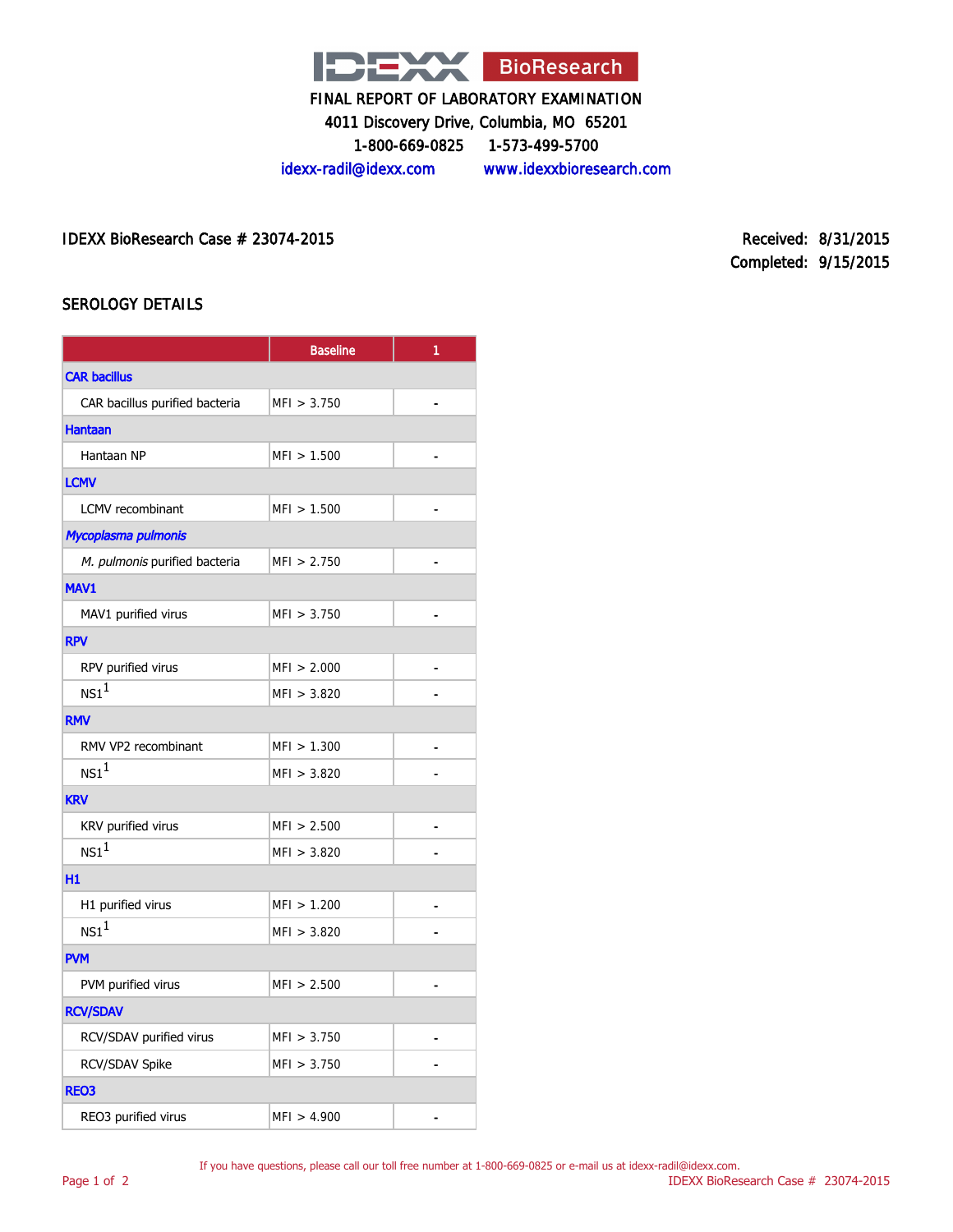|                                            | <b>Baseline</b> |  |
|--------------------------------------------|-----------------|--|
| <b>RTV</b>                                 |                 |  |
| RTV purified virus                         | MFI > 1.500     |  |
| TMEV purified virus                        | MFI > 2.000     |  |
| <b>Sendai</b>                              |                 |  |
| Sendai purified virus                      | MFI > 3.000     |  |
| <b>Clostridium piliforme</b>               |                 |  |
| Clostridium piliforme purified<br>bacteria | MFI > 4.950     |  |

 $\mathsf{NS1^1}\text{:}$  NS1 protein is highly conserved among rodent parvoviruses and thus serves as a generic assay for parvovirus seroconversion.

Legend:  $+$  = positive - = negative blank = test not performed EQ = equivocal HE = hemolysis precluded testing I = insufficient W = weak positive WB = Western Blot confirmatory analysis pending  $NS =$  non-specific reactivity  $N =$  normal IgG  $L =$  less than normal IgG Positive MFI results are reported as "+" followed by a number from 1 to 33 in thousands rounded off to the nearest thousand.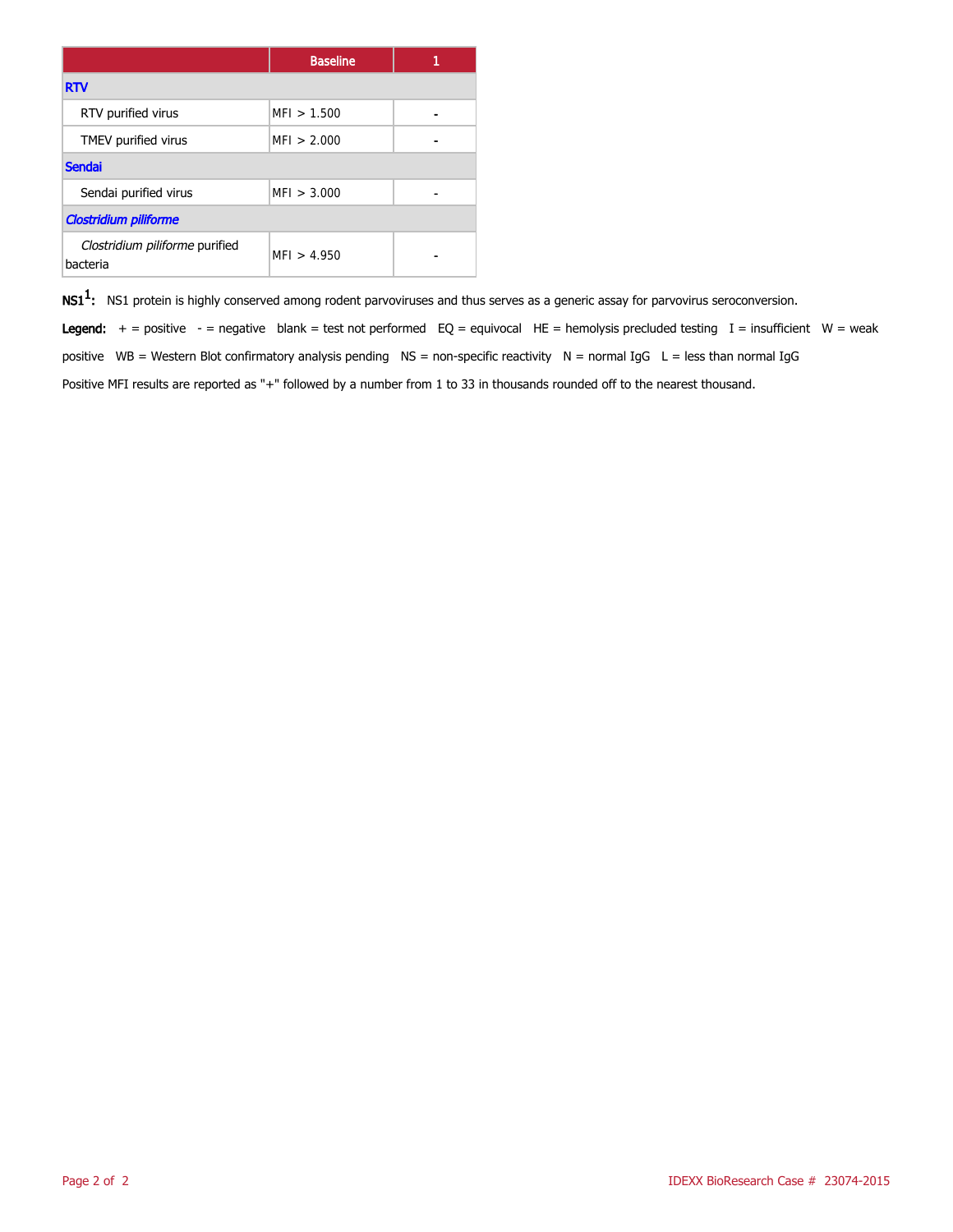

4011 Discovery Drive, Columbia, MO 65201

1-800-669-0825 1-573-499-5700

idexx-radil@idexx.com www.idexxbioresearch.com

 $\Delta$ IDEXX BioResearch Case  $\#$  23078-2015 Received: 8/31/2015

# Completed: 9/3/2015

Submitted By

Sentinels University of Missouri-RCA Columbia, MO 65201

Phone: 573-884-7970 Email: franklinc@missouri.edu; bethunec@missouri.edu; RhoadesJN@missouri.edu; watermanjd@missouri.edu

Purchase Order #: DL779 and DM413

### Specimen Description

Species: mouse/rat Description: Swabs

Number of Specimens/Animals: 2

Building/Facility: W113

| Client ID | - -<br>Investigator | Room $#$ | Rack    |
|-----------|---------------------|----------|---------|
| Α         | Bryda               | W113     |         |
| B         | Bryda               | W113     | $2 - 6$ |

# Services/Tests Performed: Fur Mite

PCR evaluation for: Myocoptes, Radfordia/Myobia

General Comments: CB: Quarterly fur mite PCR testing.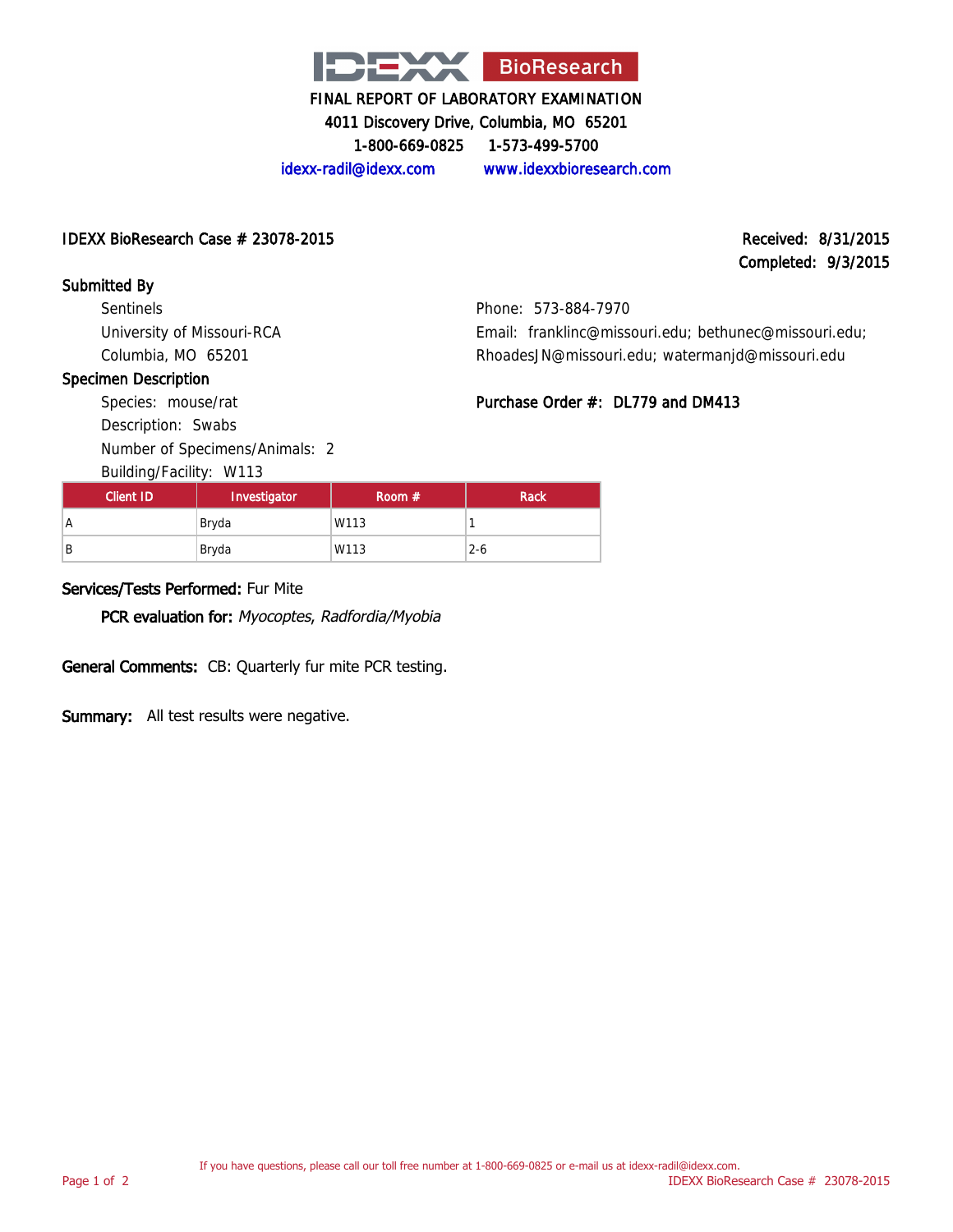### PCR EVALUATION

| skin swab        |   |   |
|------------------|---|---|
| Myocoptes        | - | - |
| Radfordia/Myobia |   |   |

Legend:  $+$  = positive  $-$  = negative id:id = pooled sample range id+id+id = non-range pooled sample NT or blank = no test performed wps = weak positive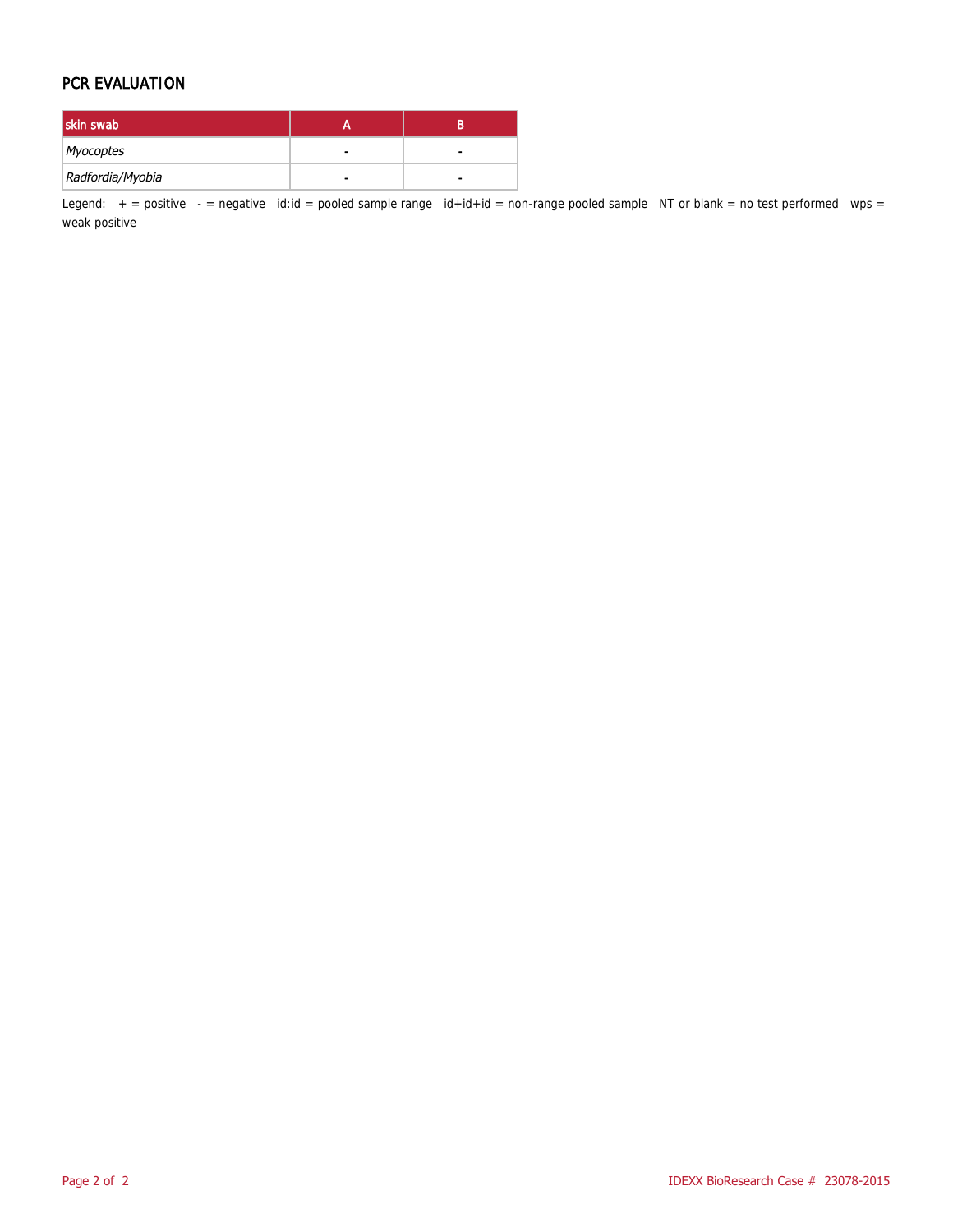

4011 Discovery Drive, Columbia, MO 65201

1-800-669-0825 1-573-499-5700

idexx-radil@idexx.com www.idexxbioresearch.com

### $\Delta$ IDEXX BioResearch Case  $\#$  23068-2015 Received: 8/31/2015

# Completed: 9/8/2015

Submitted By **Sentinels** University of Missouri-RCA Columbia, MO 65201

# Phone: 573-884-7970

### Specimen Description

Species: rat Description: Live rats

Number of Specimens/Animals: 3

Building/Facility: W114

| Phone: 573-884-7970                                   |  |
|-------------------------------------------------------|--|
| Email: franklinc@missouri.edu: bethunec@missouri.edu: |  |
| RhoadesJN@missouri.edu; watermanjd@missouri.edu       |  |

# Purchase Order #: DM413

| <b>Client ID</b> | Investigator | Room $#$ | <b>Strain</b> | <b>Sex</b> | Age   | <b>Rack</b> |
|------------------|--------------|----------|---------------|------------|-------|-------------|
|                  | Bryda        | W114     | <b>CD</b>     |            | Adult |             |
| ∠                | Bryda        | W114     | CD            |            | Adult |             |
| N                | Bryda        | W114     | <b>CD</b>     |            | Adult |             |

### Services/Tests Performed: Rederivation Necropsy Profile

Serologic evaluation for antibodies to: Clostridium piliforme, Mycoplasma pulmonis, CAR bacillus, H1, Hantaan, KRV, LCMV, MAV1, PVM, RCV/SDAV, REO3, RMV, RPV, RTV, Sendai

PCR evaluation for: Helicobacter bilis, Helicobacter ganmani, Helicobacter hepaticus, Helicobacter mastomyrinus, Helicobacter rodentium, Helicobacter spp., Helicobacter typhlonius, Mycoplasma pulmonis, Pneumocystis carinii, Streptobacillus moniliformis

Parasitologic evaluation for: fur mites, mesostigmatid mites, lice, Spironucleus muris, Giardia muris, large intestinal flagellates and amoeba, pinworms and tapeworms

Microbiologic evaluation for: Corynebacterium kutscheri, Klebsiella oxytoca, Klebsiella pneumoniae, Pasteurella multocida, Pasteurella pneumotropica biotype Heyl, Pasteurella pneumotropica biotype Jawetz, Salmonella enterica , Streptococcus pneumoniae

# General Comments: CB: Sentinels placed on 6/1/2015

Summary: Equivocal reactivity to *Clostridium piliforme* was detected by MFI in sample 2. The IFA result was negative on further evaluation. The overall conclusion is that the sample is negative for antibodies to *Clostridium piliforme*. Please see the report for details.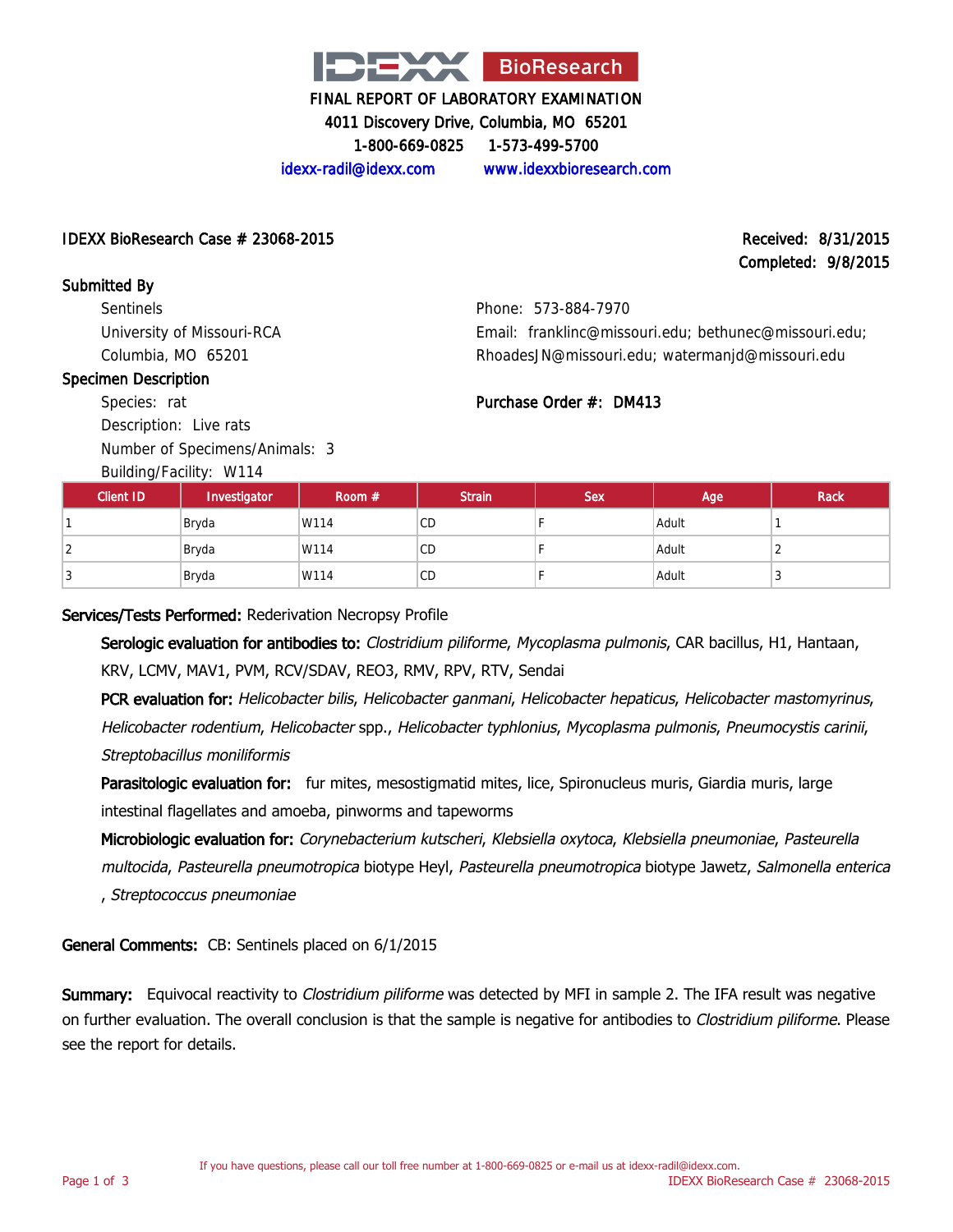# **NECROPSY**

No gross lesions were detected in any of the body systems and organs examined.

### SEROLOGY SUMMARY

|                              | 1 | $\overline{2}$ | 3  |
|------------------------------|---|----------------|----|
| <b>CAR bacillus</b>          |   |                |    |
| <b>Hantaan</b>               |   |                |    |
| <b>LCMV</b>                  |   | Ĭ.             |    |
| Mycoplasma pulmonis          |   |                |    |
| MAV1                         |   | ۰              | Ē. |
| <b>RPV</b>                   |   |                |    |
| <b>RMV</b>                   |   |                |    |
| <b>KRV</b>                   |   |                |    |
| H1                           |   | $\blacksquare$ |    |
| <b>PVM</b>                   |   |                |    |
| <b>RCV/SDAV</b>              |   |                |    |
| <b>REO3</b>                  |   |                |    |
| <b>RTV</b>                   |   |                |    |
| <b>Sendai</b>                |   |                |    |
| <b>Clostridium piliforme</b> |   |                |    |
| Rat IgG                      | N | N              | Ν  |

Legend:  $+$  = positive - = negative blank = test not performed EQ = equivocal HE = hemolysis precluded testing I = insufficient W = weak positive WB = Western Blot confirmatory analysis pending NS = non-specific reactivity N = normal IgG L = less than normal IgG

# PCR EVALUATION

| feces                     |  |  |
|---------------------------|--|--|
| Helicobacter spp.         |  |  |
| Helicobacter bilis        |  |  |
| Helicobacter ganmani      |  |  |
| Helicobacter hepaticus    |  |  |
| Helicobacter mastomyrinus |  |  |
| Helicobacter rodentium    |  |  |
| Helicobacter typhlonius   |  |  |

| Pneumocystis carinii |  |  |
|----------------------|--|--|

| oral swab                    |  |  |
|------------------------------|--|--|
| Mycoplasma pulmonis          |  |  |
| Streptobacillus moniliformis |  |  |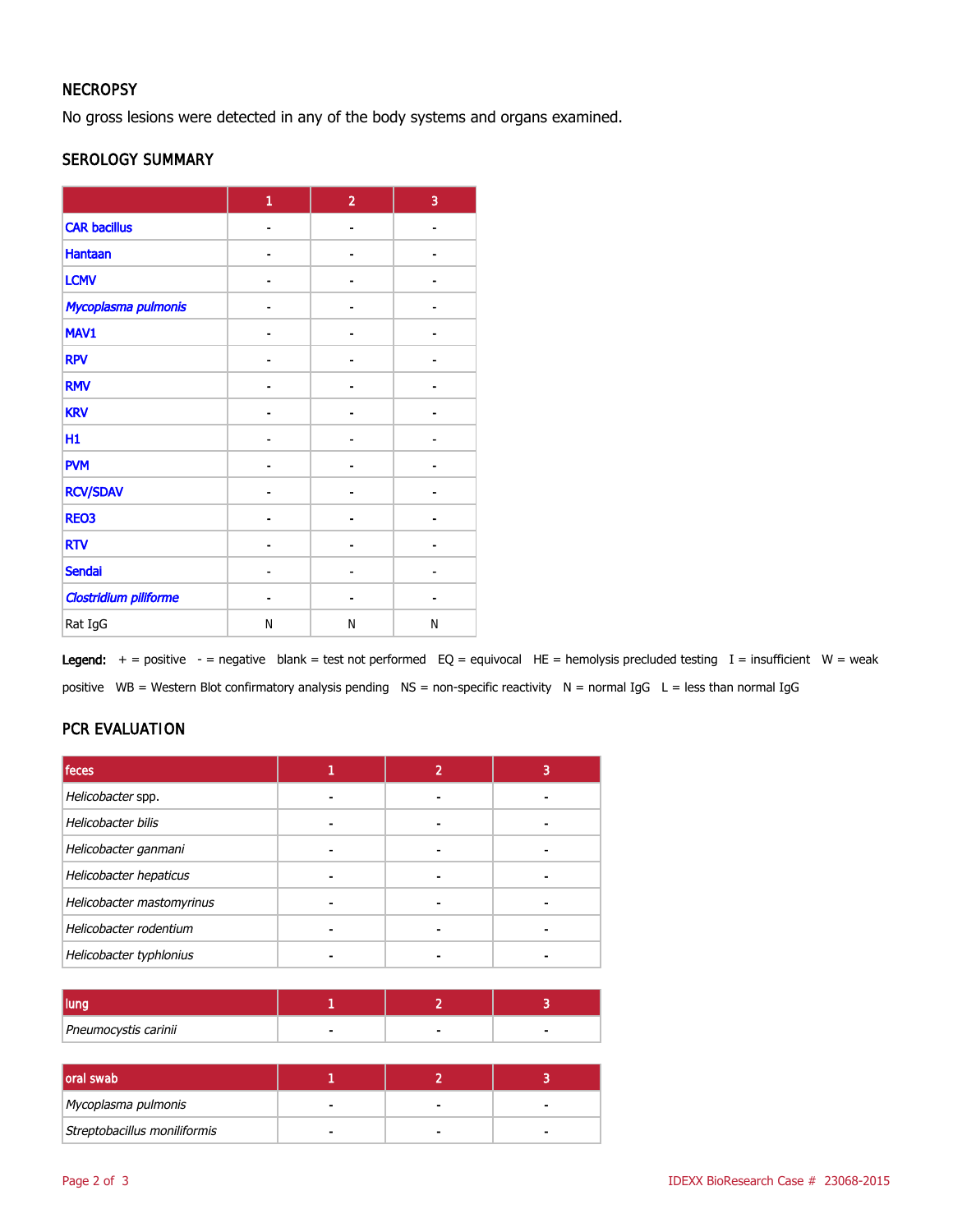Legend:  $+$  = positive  $-$  = negative id:id = pooled sample range  $id+id+id$  = non-range pooled sample NT or blank = no test performed wps = weak positive

Comments: All samples are first tested by the Helicobacter spp. PCR assay which is a generic Helicobacter PCR assay that detects all bacteria in the Helicobacter genus. Samples testing negative on this assay are reported negative for Helicobacter spp. and all species-specific helicobacters. Samples testing positive on the Helicobacter spp. assay are retested with the Helicobacter spp. assay and tested with the species-specific helicobacter PCR assays.

### PARASITOLOGY

| parasites |  | ۰ |
|-----------|--|---|

### MICROBIOLOGY

| <b>I</b> cecum        |  |  |
|-----------------------|--|--|
| Klebsiella oxytoca    |  |  |
| Klebsiella pneumoniae |  |  |
| Salmonella enterica   |  |  |

| nasopharynx                                 |  | 3 |
|---------------------------------------------|--|---|
| Corynebacterium kutscheri                   |  |   |
| Pasteurella multocida                       |  |   |
| Pasteurella pneumotropica<br>biotype Heyl   |  |   |
| Pasteurella pneumotropica<br>biotype Jawetz |  |   |
| Streptococcus pneumoniae                    |  |   |

Legend:  $+$  = agent recovered  $-$  = agent not recovered blank = test not performed  $n = no$  growth  $p =$  Proteus overgrowth, which may interfere with the identification of other bacteria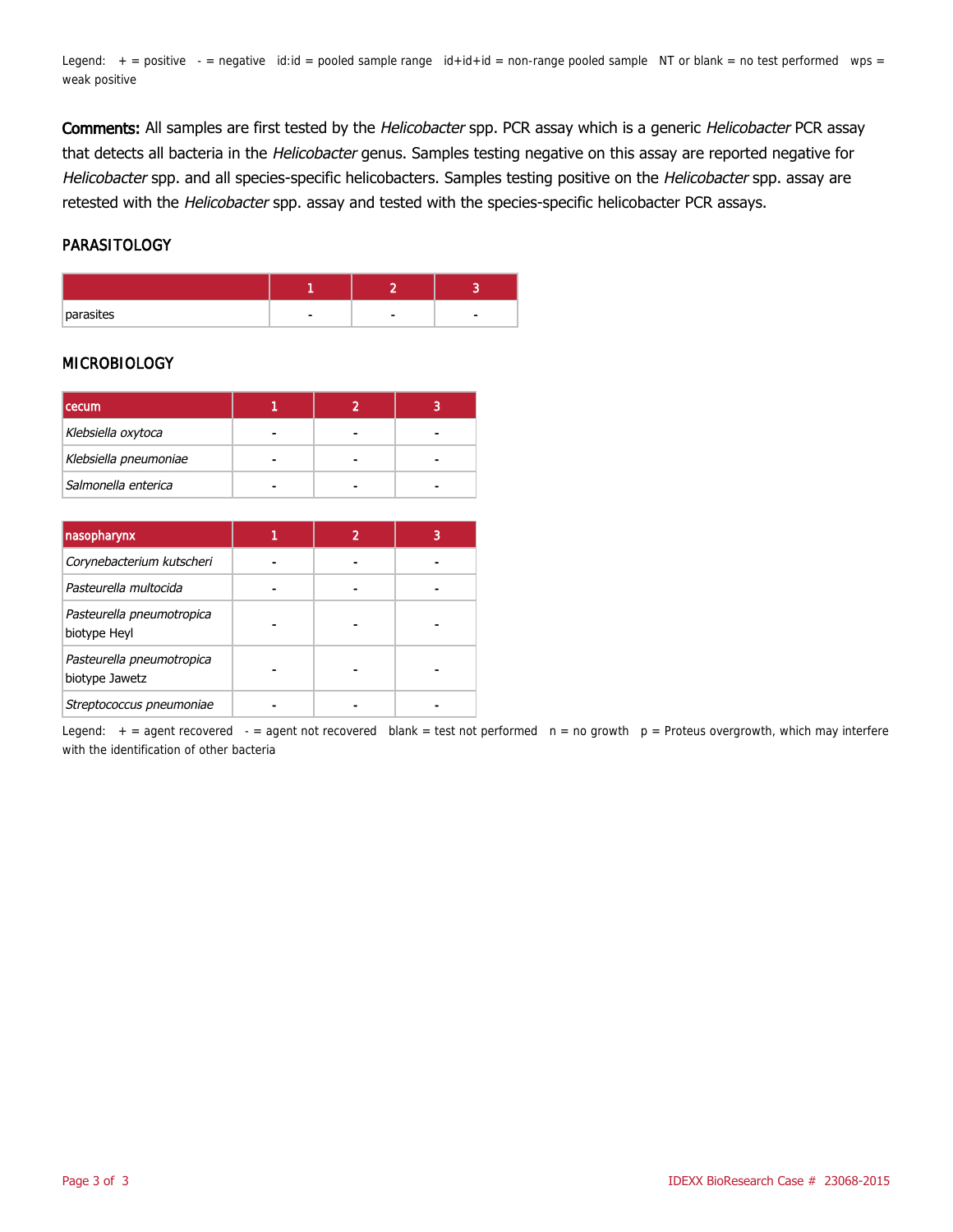

4011 Discovery Drive, Columbia, MO 65201

1-800-669-0825 1-573-499-5700

idexx-radil@idexx.com www.idexxbioresearch.com

IDEXX BioResearch Case # 23068-2015 Received: 8/31/2015

Completed: 9/8/2015

### SEROLOGY DETAILS

|                                | <b>Baseline</b> | 1                        | $\overline{a}$               | 3                            |  |
|--------------------------------|-----------------|--------------------------|------------------------------|------------------------------|--|
| <b>CAR bacillus</b>            |                 |                          |                              |                              |  |
| CAR bacillus purified bacteria | MFI > 3.750     |                          | $\overline{\phantom{0}}$     | ٠                            |  |
| <b>Hantaan</b>                 |                 |                          |                              |                              |  |
| Hantaan NP                     | MFI > 1.500     | $\blacksquare$           |                              |                              |  |
| <b>LCMV</b>                    |                 |                          |                              |                              |  |
| LCMV recombinant               | MFI > 1.500     | $\blacksquare$           | $\overline{\phantom{a}}$     |                              |  |
| Mycoplasma pulmonis            |                 |                          |                              |                              |  |
| M. pulmonis purified bacteria  | MF1 > 2.750     | $\blacksquare$           |                              |                              |  |
| MAV1                           |                 |                          |                              |                              |  |
| MAV1 purified virus            | MFI > 3.750     | $\overline{\phantom{a}}$ | $\qquad \qquad \blacksquare$ | $\qquad \qquad \blacksquare$ |  |
| <b>RPV</b>                     |                 |                          |                              |                              |  |
| RPV purified virus             | MFI > 2.000     | $\overline{\phantom{a}}$ | -                            |                              |  |
| $NS1^1$                        | MFI > 3.820     |                          |                              |                              |  |
| <b>RMV</b>                     |                 |                          |                              |                              |  |
| RMV VP2 recombinant            | MFI > 1.300     | $\overline{\phantom{a}}$ |                              |                              |  |
| $NS1^1$                        | MFI > 3.820     |                          |                              |                              |  |
| <b>KRV</b>                     |                 |                          |                              |                              |  |
| KRV purified virus             | MFI > 2.500     | $\overline{\phantom{a}}$ | $\qquad \qquad \blacksquare$ |                              |  |
| NS1 <sup>1</sup>               | MFI > 3.820     |                          |                              |                              |  |
| H <sub>1</sub>                 |                 |                          |                              |                              |  |
| H1 purified virus              | MFI > 1.200     |                          |                              |                              |  |
| $NS1^1$                        | MFI > 3.820     |                          |                              |                              |  |
| <b>PVM</b>                     |                 |                          |                              |                              |  |
| PVM purified virus             | MFI > 2.500     |                          |                              |                              |  |
| <b>RCV/SDAV</b>                |                 |                          |                              |                              |  |
| RCV/SDAV purified virus        | MFI > 3.750     | $\blacksquare$           | $\qquad \qquad \blacksquare$ |                              |  |
| RCV/SDAV Spike                 | MFI > 3.750     |                          |                              |                              |  |
| <b>REO3</b>                    |                 |                          |                              |                              |  |
| REO3 purified virus            | MFI > 4.900     |                          |                              |                              |  |

If you have questions, please call our toll free number at 1-800-669-0825 or e-mail us at idexx-radil@idexx.com.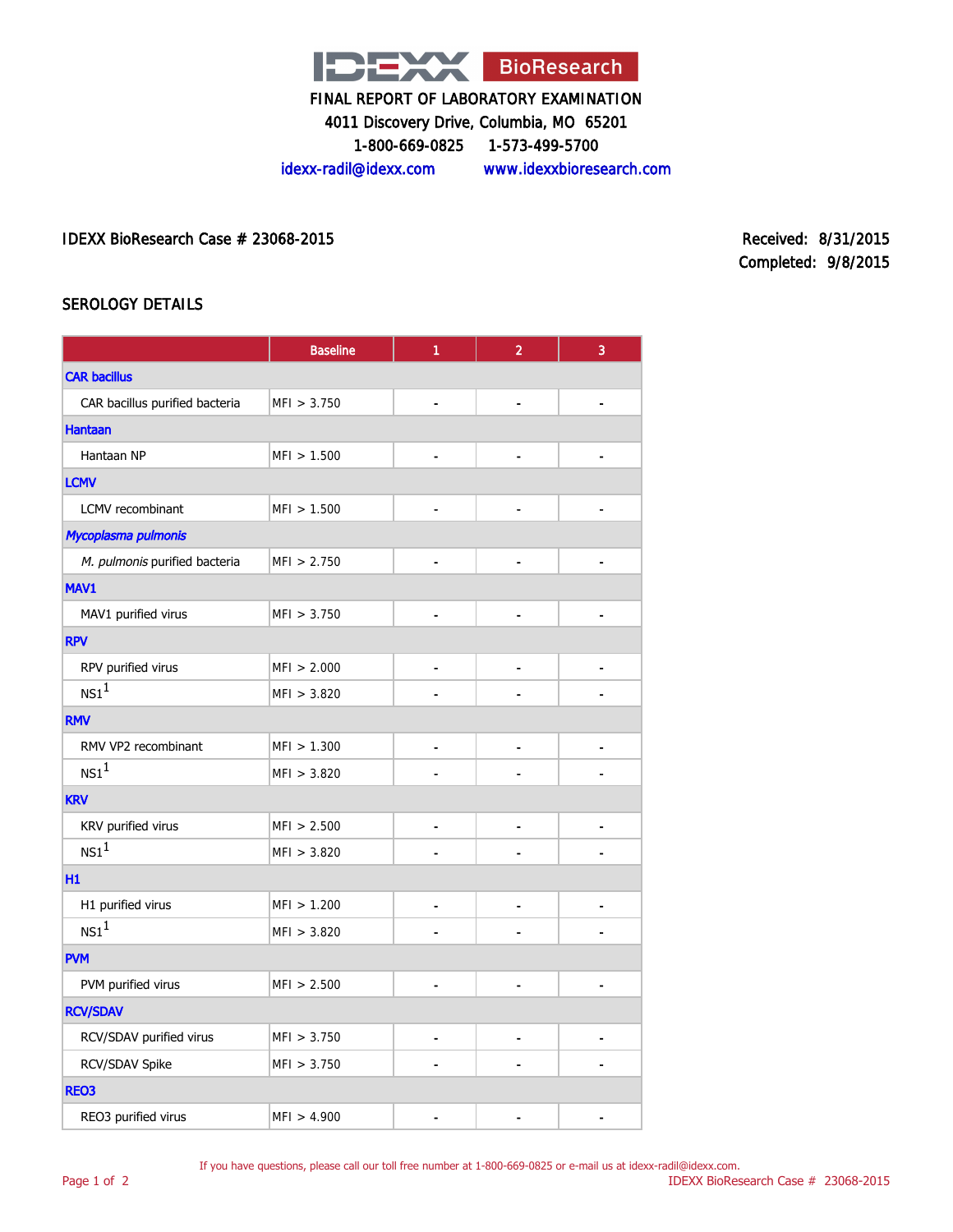|                                            | <b>Baseline</b> | 1 | $\overline{2}$ | 3 |  |  |
|--------------------------------------------|-----------------|---|----------------|---|--|--|
| <b>RTV</b>                                 |                 |   |                |   |  |  |
| RTV purified virus                         | MFI > 1.500     |   |                |   |  |  |
| TMEV purified virus                        | MFI > 2.000     |   |                |   |  |  |
| <b>Sendai</b>                              |                 |   |                |   |  |  |
| Sendai purified virus                      | MFI > 3.000     |   |                |   |  |  |
| <b>Clostridium piliforme</b>               |                 |   |                |   |  |  |
| Clostridium piliforme purified<br>bacteria | MF1 > 4.950     |   | EQ             |   |  |  |
| Clostridium piliforme                      | <b>IFA</b>      |   |                |   |  |  |

 $\textsf{NS1}^1$ : NS1 protein is highly conserved among rodent parvoviruses and thus serves as a generic assay for parvovirus seroconversion.

Legend:  $+$  = positive - = negative blank = test not performed EQ = equivocal HE = hemolysis precluded testing I = insufficient W = weak positive WB = Western Blot confirmatory analysis pending NS = non-specific reactivity N = normal IgG L = less than normal IgG Positive MFI results are reported as "+" followed by a number from 1 to 33 in thousands rounded off to the nearest thousand.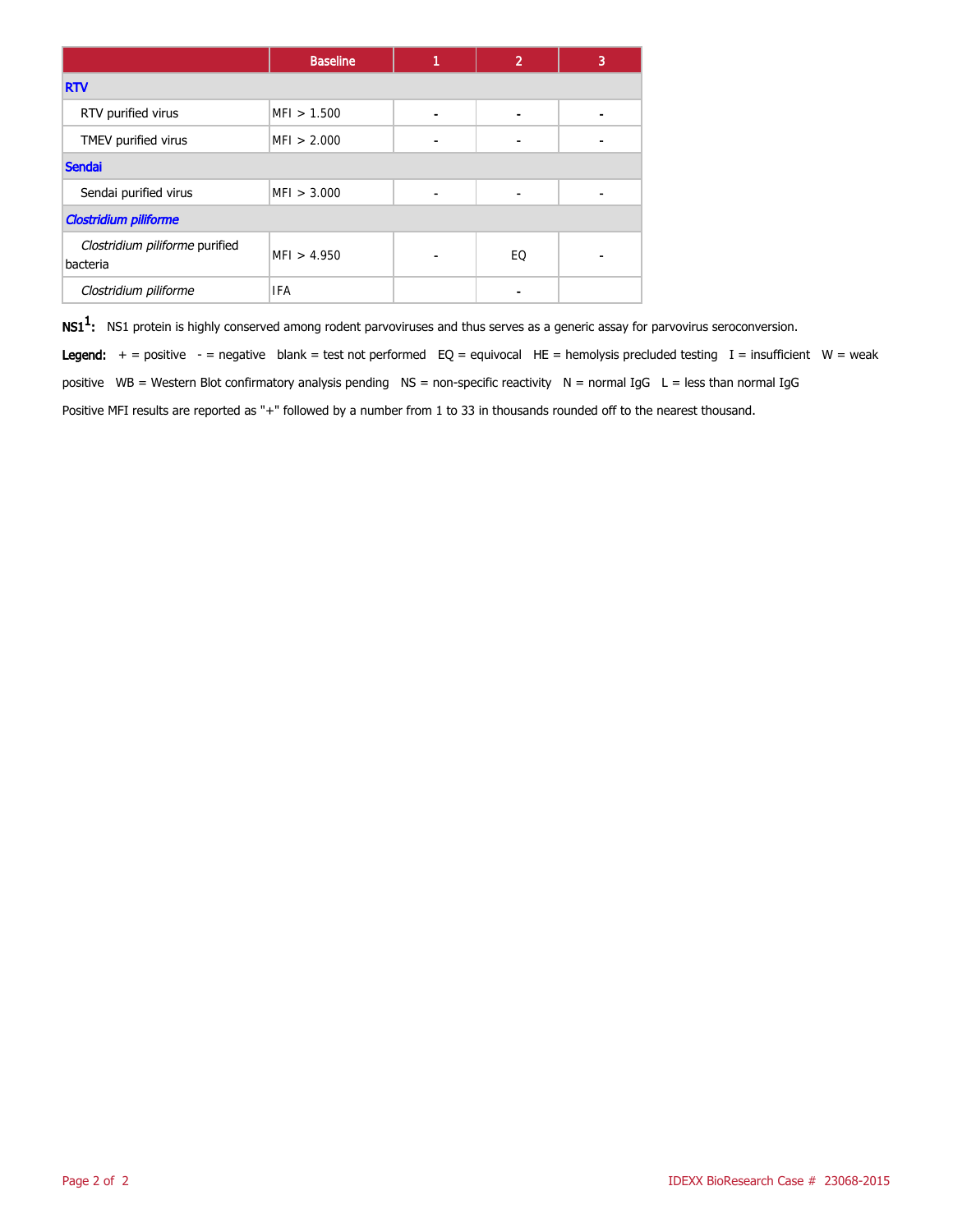

4011 Discovery Drive, Columbia, MO 65201

1-800-669-0825 1-573-499-5700

idexx-radil@idexx.com www.idexxbioresearch.com

### IDEXX BioResearch Case  $\#$  23076-2015 Received: 8/31/2015

# Completed: 9/3/2015

Submitted By

Sentinels University of Missouri-RCA Columbia, MO 65201

# Phone: 573-884-7970 Email: franklinc@missouri.edu; bethunec@missouri.edu; RhoadesJN@missouri.edu; watermanjd@missouri.edu

### Specimen Description

Purchase Order #: DM413

| Species: rat |  |  |
|--------------|--|--|
|              |  |  |

Description: Swabs Number of Specimens/Animals: 2

Building/Facility: W114

| Client ID | Investigator | Room $#$ | Rack   |
|-----------|--------------|----------|--------|
| Έ         | Bryda        | W114     | $1-2a$ |
|           | Bryda        | W114     | $2b-3$ |

# Services/Tests Performed: Fur Mite

PCR evaluation for: Myocoptes, Radfordia/Myobia

General Comments: CB: Quarterly fur mite PCR testing.